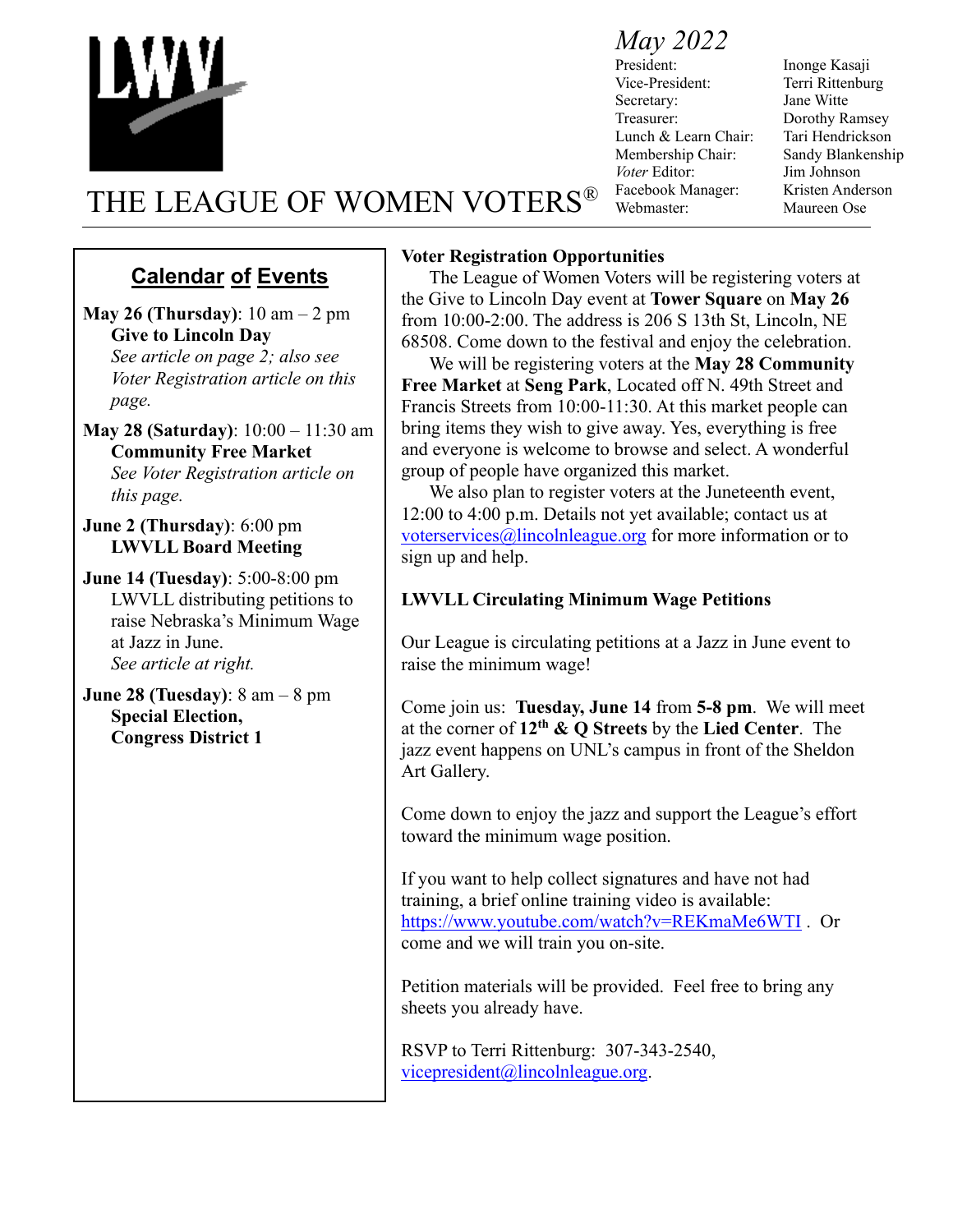

The 11th Annual Give to Lincoln Day is an opportunity to support the League of Women Voters Education Fund. League projects that have been supported by the education fund include speakers, the Directory of Elected Officials, ballot issue and campaign forums, and the Dark Money movie. Currently the Ed fund is working with Voter Service to equip our voter registration booths. After the November election the Directory of Elected Officials will be updated. The education fund pays a percentage of League office and website expenses.

#### **Ways to give:**

- Online gifts may be made from **now until May 26, 2022** at [www.givetolincoln.com.](http://www.givetolincoln.com/)
- Or come on over to Tower Square  $(13<sup>th</sup> \& P$  Streets) this Thursday, May 26, between 10 a.m. and 2 p.m., and enjoy the Give to Lincoln Day event. (And bring your money!)

Your gift has the opportunity to go further in May because nonprofits receive a proportional share of a \$500,000 match fund made possible by the Lincoln Community Foundation.

Please consider a contribution to the League of Women Voters Education Fund of Lincoln/Lancaster County.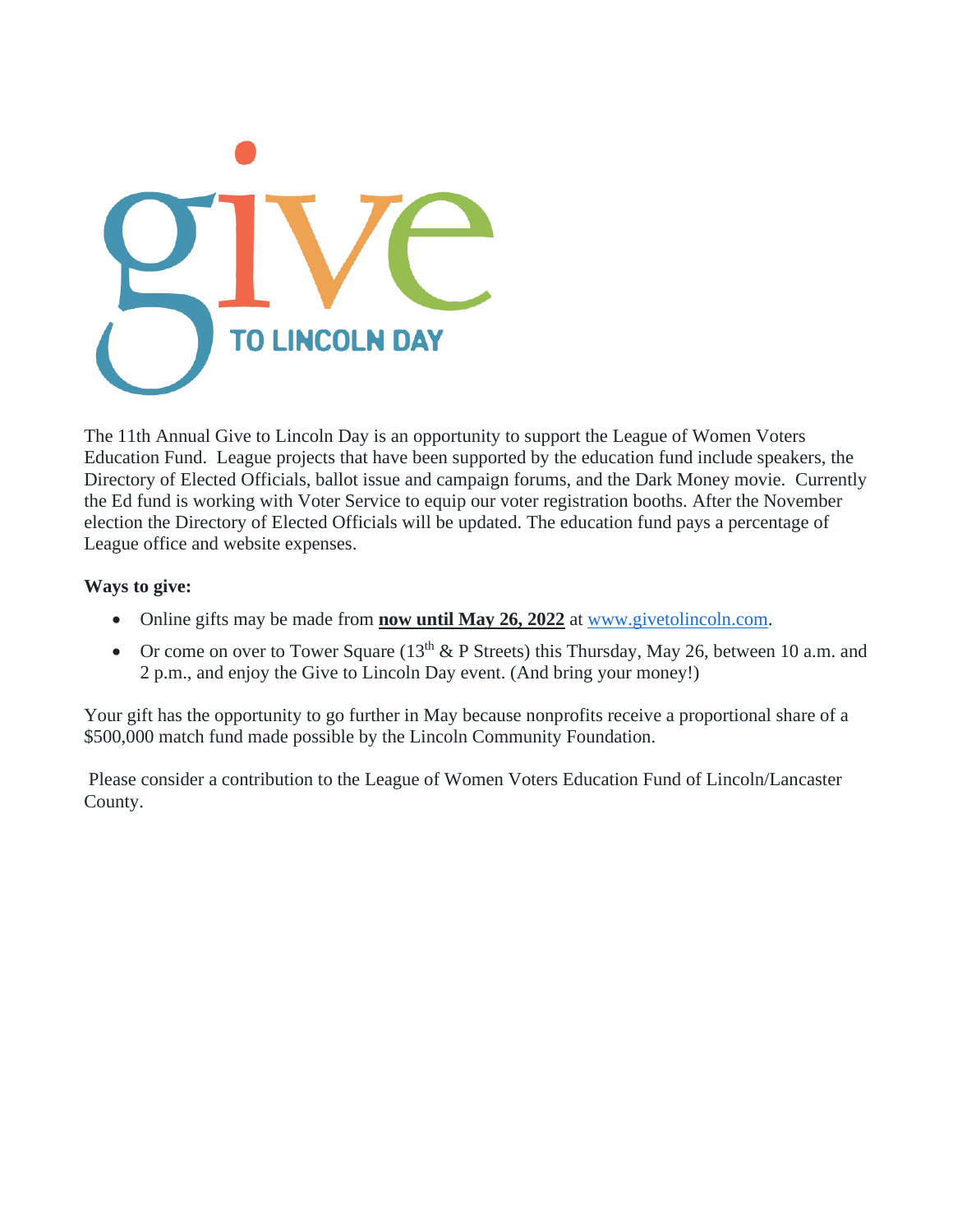

## **League of Women Voters Membership Renewal**

*Sandy Blankenship, Membership Chair*

Please renew your membership NOW in the League of Women Voters Lincoln and Lancaster County! Our membership year runs from April 1 to March 31, with the 2021-2022 membership expiring March 31<sup>st</sup>.

#### **According to our bylaws: Any member who fails to pay dues by June 30th shall be dropped from the membership rolls. So please renew now!!**

The League is non-partisan and does not support or oppose candidates or political parties. We strive to increase understanding of public policy issues and to increase voter participation in elections. Check our site for more details: **[https://lincolnleague.org](https://lincolnleague.org/)**

There are two ways you can renew your membership:

- 1) You can quickly renew your membership online. <https://lincolnleague.org/join-us>
- 2) OR Complete the form below and return it to the address listed.

**Membership Renewal.** *(If renewing by check, please include this form and send it to the office.)*

| <b>Street Address:</b> |                                                                                                                                                                                   |                                                                                                                          |                                                     |
|------------------------|-----------------------------------------------------------------------------------------------------------------------------------------------------------------------------------|--------------------------------------------------------------------------------------------------------------------------|-----------------------------------------------------|
| City:                  |                                                                                                                                                                                   | State: Zip: Date:                                                                                                        | <u> 1980 - Andrea Station Barbara, amerikan per</u> |
|                        |                                                                                                                                                                                   | Cell Phone: Work Phone:                                                                                                  |                                                     |
|                        |                                                                                                                                                                                   |                                                                                                                          |                                                     |
| committee)             |                                                                                                                                                                                   | (helping with voter registration, assisting at events like candidate forums, serving on the League's board, serving on a |                                                     |
|                        | Membership is \$50 year, \$10 for high school or university students.<br>Same in Household (if one member of household is member, with same address, $2nd$ one can join for \$25) |                                                                                                                          |                                                     |

**\_\_\_\_\_\_\_\_** Donation to LWVLL

Friend of LWVLL (I don't want to join, but want to be a friend and donate to LWVLL)

Make checks payable to the League of Women Voters Lincoln Lancaster (LWVLL) and mail to:

**League of Women Voters Lincoln Lancaster 4600 Valley Road, Suite 306** Please renew as soon as possible so we

don't have to send reminders. Thanks!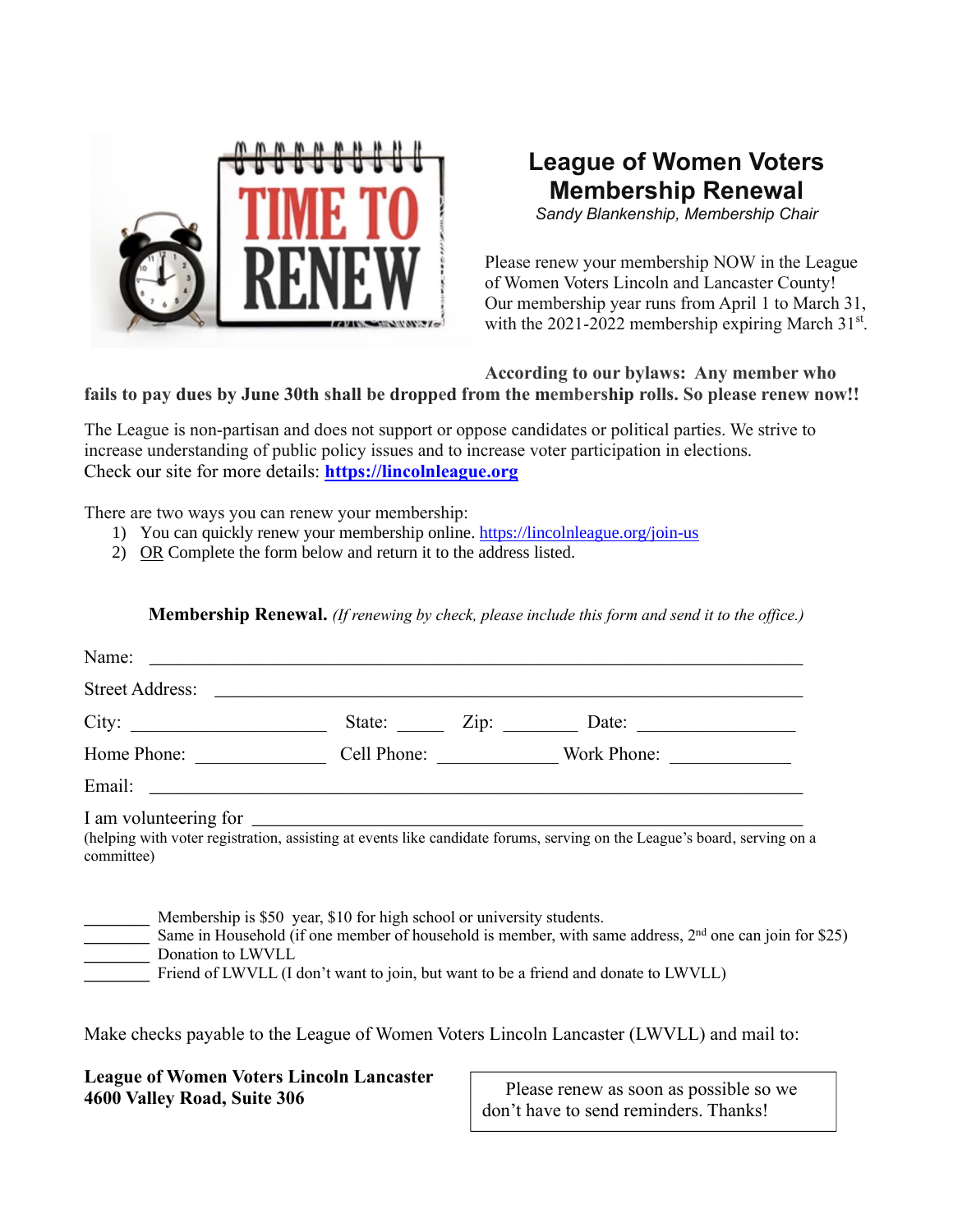### **Lincoln, NE 68510**

#### **Annual General Meeting**

Photos from the 2022 LWVLL Annual General Meeting, held May 7, 2022 at the Graduate Hotel in Lincoln.







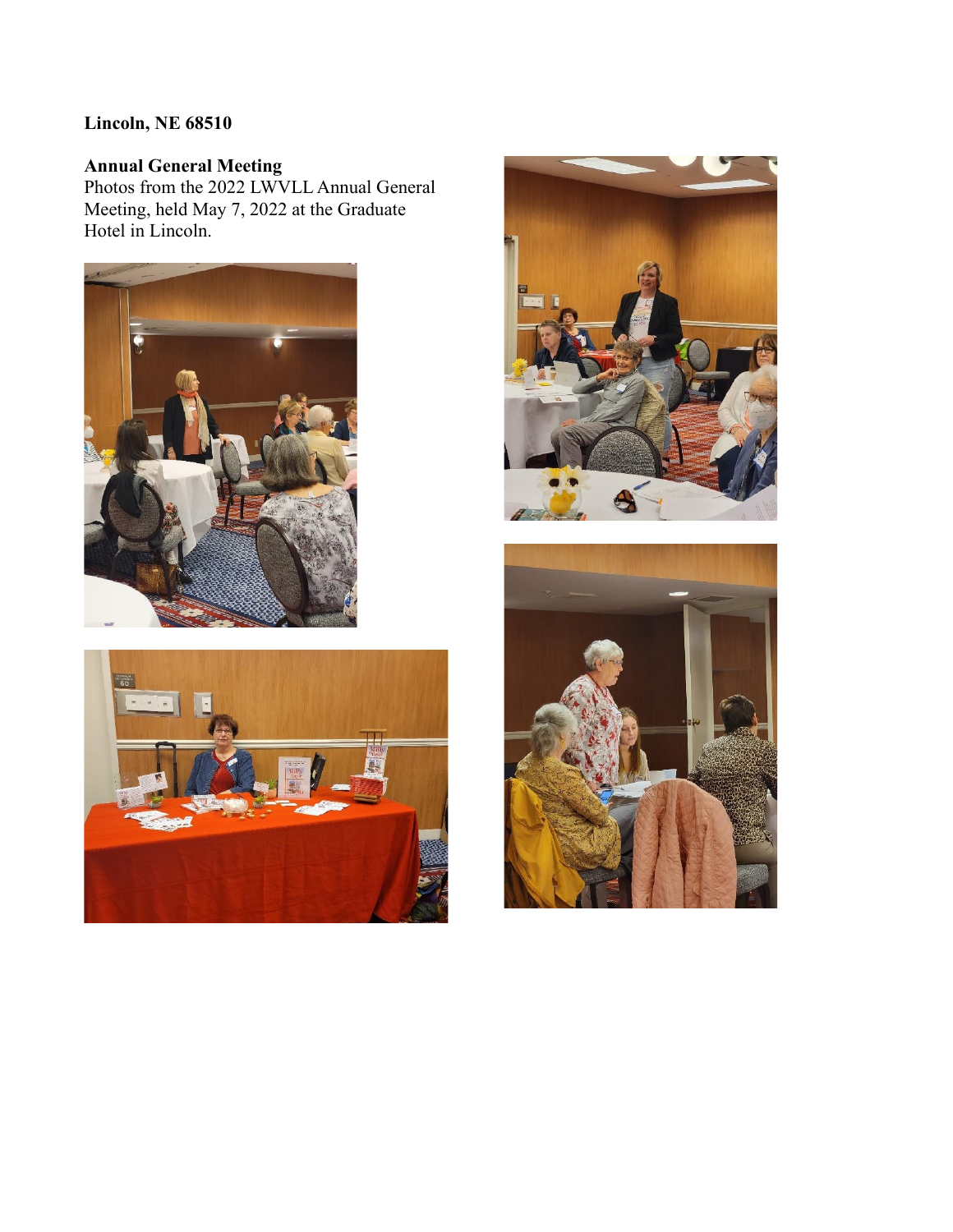